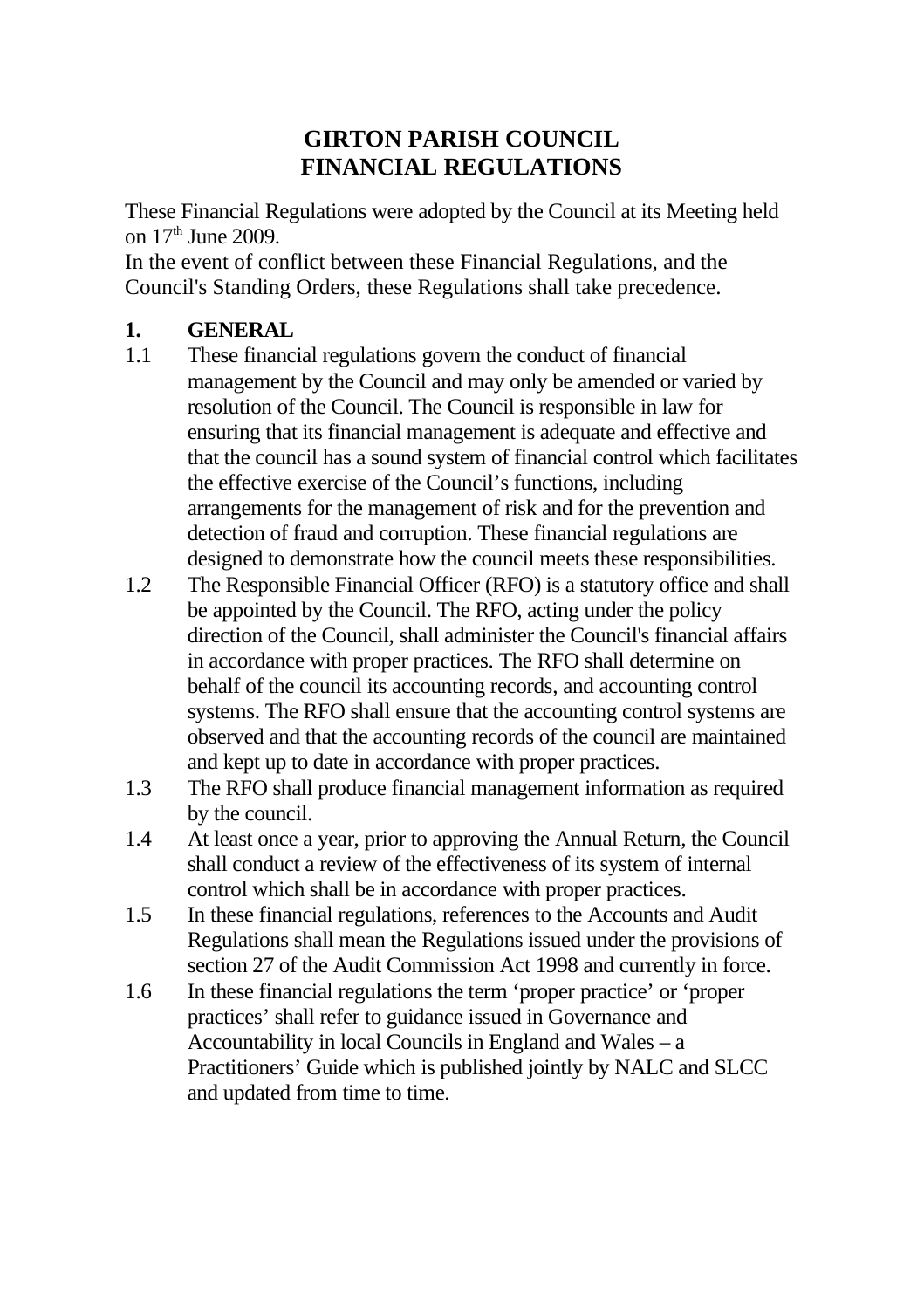# **2. ANNUAL ESTIMATES (BUDGET)**

- 2.1 Each Committee shall formulate and submit proposals to the Council in respect of revenue and capital including the use of reserves and sources of funding for the following financial year not later than the end of November each year.
- 2.2 Detailed estimates of all receipts and payments including the use of reserves and all sources of funding for the year shall be prepared each year by the RFO in liaison with the Clerk, and Chairmen of Committees in the form of a budget to be considered by the Council.
- 2.3 The Council shall review the budget not later than the end of December each year and shall fix the Precept to be levied for the ensuing financial year. The RFO shall issue the precept to the billing authority and shall supply each member with a copy of the approved budget.
- 2.4 The annual budget shall form the basis of financial control for the ensuing year.
- 2.5 The Council shall consider the need for and shall have regard to a three year forecast of Revenue and Capital Receipts and Payments which may be prepared at the same time as the annual Budget.

## **3 BUDGETARY CONTROL**

3.1 Expenditure on revenue items may be incurred up to the amounts included for that item in the approved budget.

### **New Section 3.2 added 16 Dec 2009**

3.2. The Clerk may place a contract for goods and/or services approved by a Committee of the Council up to the value of £1000 for any single project provided that:

(1) The project and its expenditure have been approved by the Council in the annual budget:

(2) The specification for the contract has been approved by the relevant Committee;

(3) The Committee is satisfied that the contract constitutes good value for money; this will normally be through seeking quotations from three sources for projects above £500 though the Committee is not obliged to accept the lowest or any tender;

(4) The Clerk liaises with the Chairman of the Committee over the apropriateness of the Contractor(s).

For all values over £1000 the Committee must approve the contractor on the basis of three quotations provided by the Clerk prior to the commitment being agreed by the full Council. The lowest value quotation need not necessarily accepted.

3.3 No expenditure may be incurred that will exceed the amount provided in the revenue budget for that item. During the budget year and with the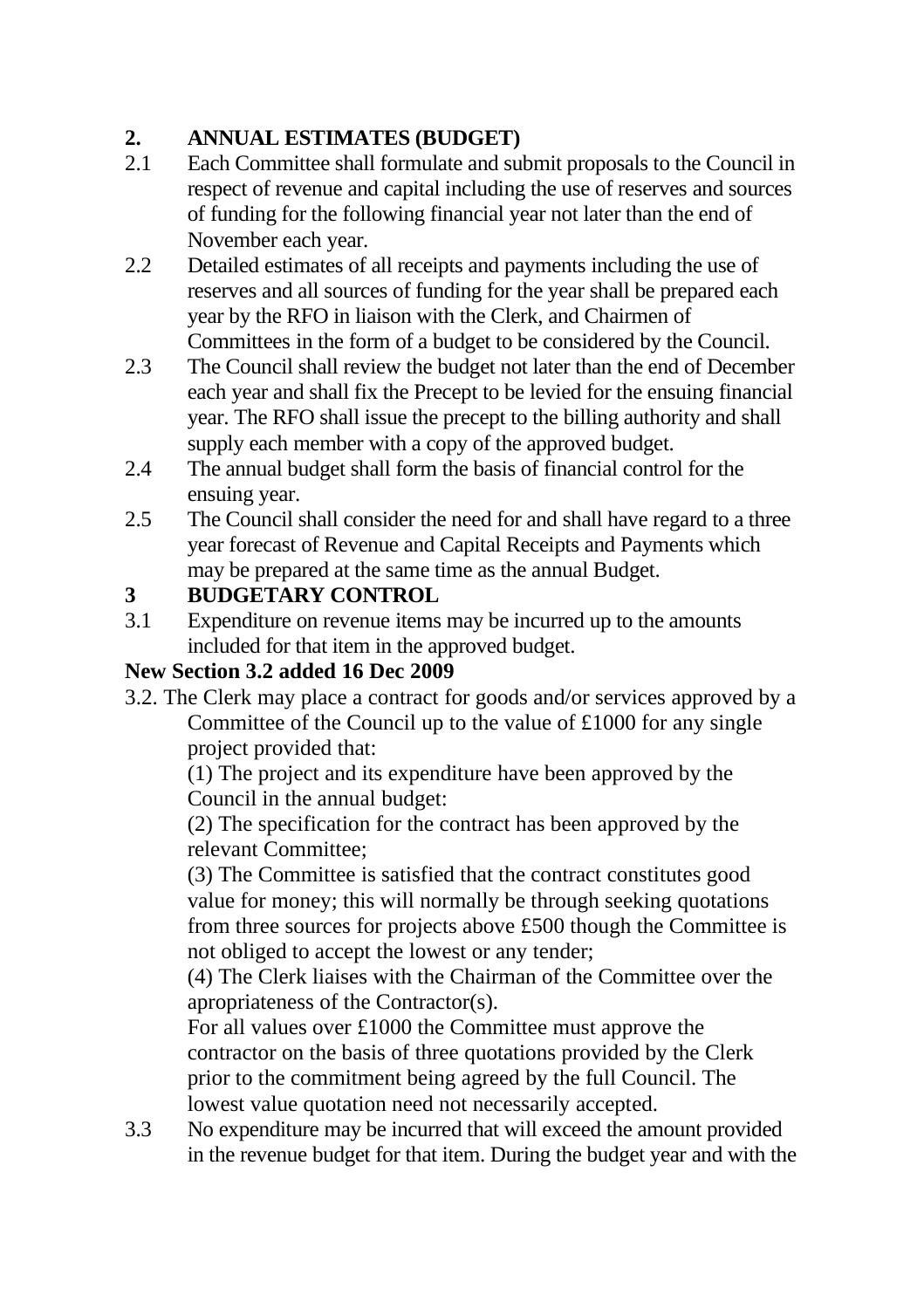approval of Council having considered fully the implications for public services, unspent and available amounts may be moved to other budget headings or to an earmarked reserve as appropriate.

- 3.4 The RFO shall regularly provide the Council with a statement of receipts and payments to date under each head of the budgets, comparing actual expenditure against that shown in the budget. These statements are to be prepared at least at the end of each financial quarter.
- 3.5 The Clerk or RFO may incur expenditure on behalf of the Council which is necessary to carry out any repair replacement or other work which is of such extreme urgency that it must be done at once, whether or not there is any budgetary provision for the expenditure, subject to a limit of £500. The Clerk shall report the action to the Chairman of Council, or Vice Chairmen as soon as practicable thereafter. The Clerk or RFO may incur expenditure on behalf of the Council for routine maintenance, supplies, and consumables in total not exceeding £250 prior to the next payment authorisation. The RFO will mark such expenditure as "running costs".

#### **New section 3.6 added 17 Feb 2010**

- 3.6 European Union Public Sector Procurement Rules: EU Procurement thresholds from 1st Jan 2010 are: £156,442 for services and supplies, £3,927,260 for works. Advice should be sought for projects at these levels.
- 3.7 Unspent provisions in the revenue budget shall not be carried forward to a subsequent year unless placed in an earmarked reserve by resolution of the council.
- 3.8 No expenditure shall be incurred in relation to any capital project and no contract entered into or tender accepted involving capital expenditure unless the Council is satisfied that the necessary funds are available, or the requisite borrowing approval has been obtained.
- 3.9 All capital works shall be administered in accordance with the Council's standing orders and financial regulations relating to contracts.
- **4. ACCOUNTING AND AUDIT**
- 4.1 All accounting procedures and financial records of the Council shall be determined by the RFO in accordance with the Accounts and Audit Regulations.
- 4.2 The RFO shall complete the annual financial statements of the Council, including the Council's annual return, as soon as practicable after the end of the financial year and shall submit them and report thereon to the Council.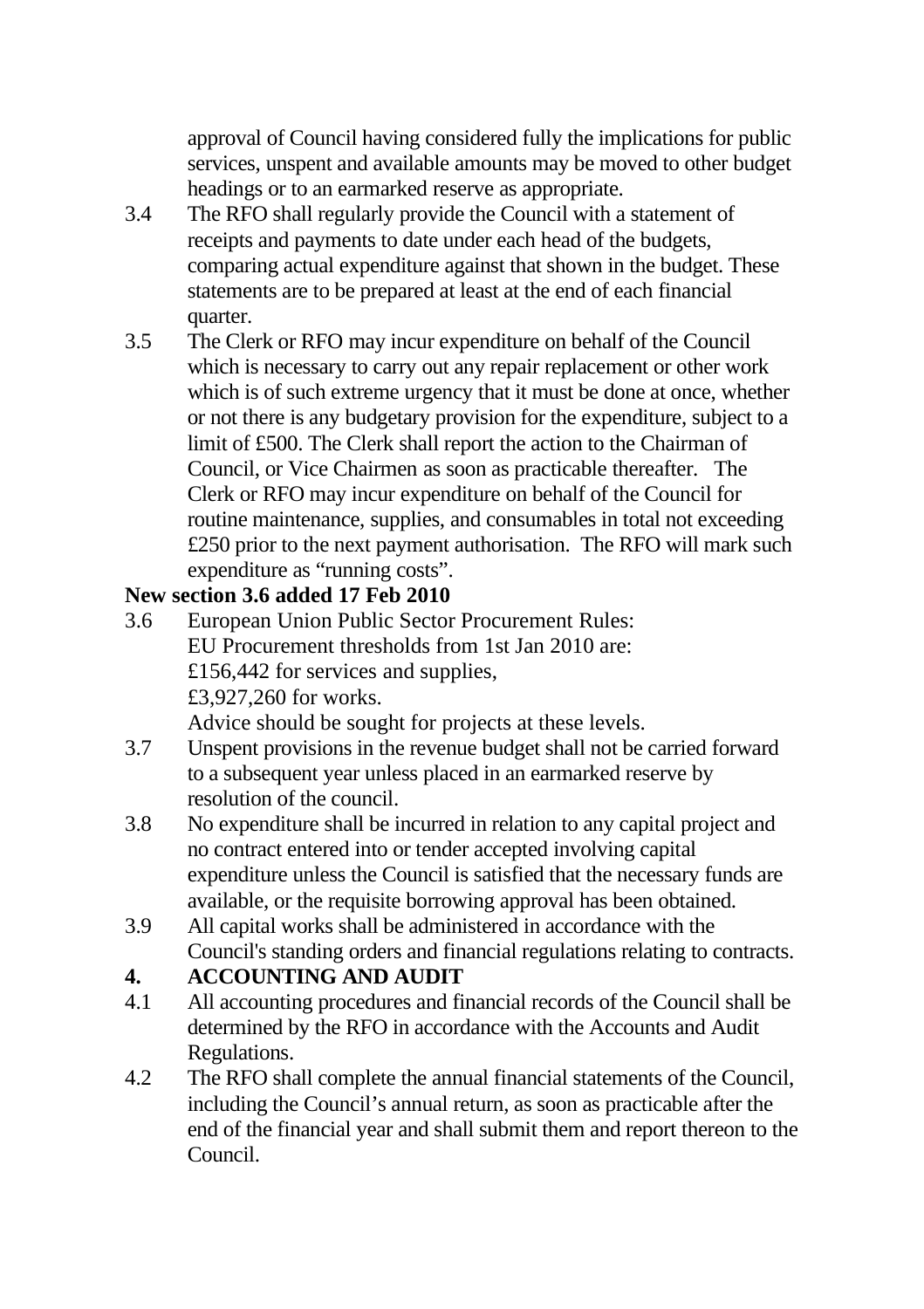- 4.3 The RFO shall complete the Accounts of the Council contained in the Annual Return (as supplied by the Auditor appointed from time to time by the Audit Commission) and shall submit the Annual Return for approval and authorisation by the Council within the timescales set by the Accounts and Audit Regulations.
- 4.4 The RFO shall ensure that there is an adequate and effective system of internal audit of the Council's accounting, financial and other operations in accordance with proper practices. Any officer or member of the Council shall, if the RFO or Internal Auditor requires, make available such documents of the Council which appear to the RFO or Internal Auditor to be necessary for the purpose of the internal audit and shall supply the RFO or Internal Auditor with such information and explanation as the RFO or Internal Auditor considers necessary for that purpose.
- 4.5 The Internal Auditor shall be appointed annually by the Clerk acting on the instructions of the Council, and shall carry out the work required by the Council in accordance with proper practices. The Internal Auditor, who shall be competent and independent of the operations of the Council, shall report to Council in writing, or in person, on a regular basis with a minimum of one annual written report in respect of each financial year. In order to demonstrate objectivity and independence, the internal auditor shall be free from any conflicts of interest and have no involvement in the financial decision making, management or control of the Council.
- 4.6 The RFO shall make arrangements for the opportunity for inspection of the accounts, books, and vouchers and for the display or publication of any Notices and statements of account required by Audit Commission Act 1998 and the Accounts and Audit Regulations.
- 4.7 The RFO shall, as soon as practicable, bring to the attention of all councillors any correspondence or report from the Internal or External Auditor, unless the correspondence is of a purely administrative matter.

#### **5. BANKING ARRANGEMENTS AND CHEQUES**

- 5.1 The Council's banking arrangements, including the Bank Mandate, shall be made by the RFO and approved by the Council. They shall be regularly reviewed for efficiency.
- 5.2 A schedule of the payments required, forming part of the Agenda for the Meeting, shall be prepared by the RFO and, together with the relevant invoices, be presented to Council. If the schedule is in order it shall be authorised by a resolution of the Council and shall be initialled by the Chairman of the Meeting. Such schedule may be verified in advance of the meeting by a councillor or councillors who shall report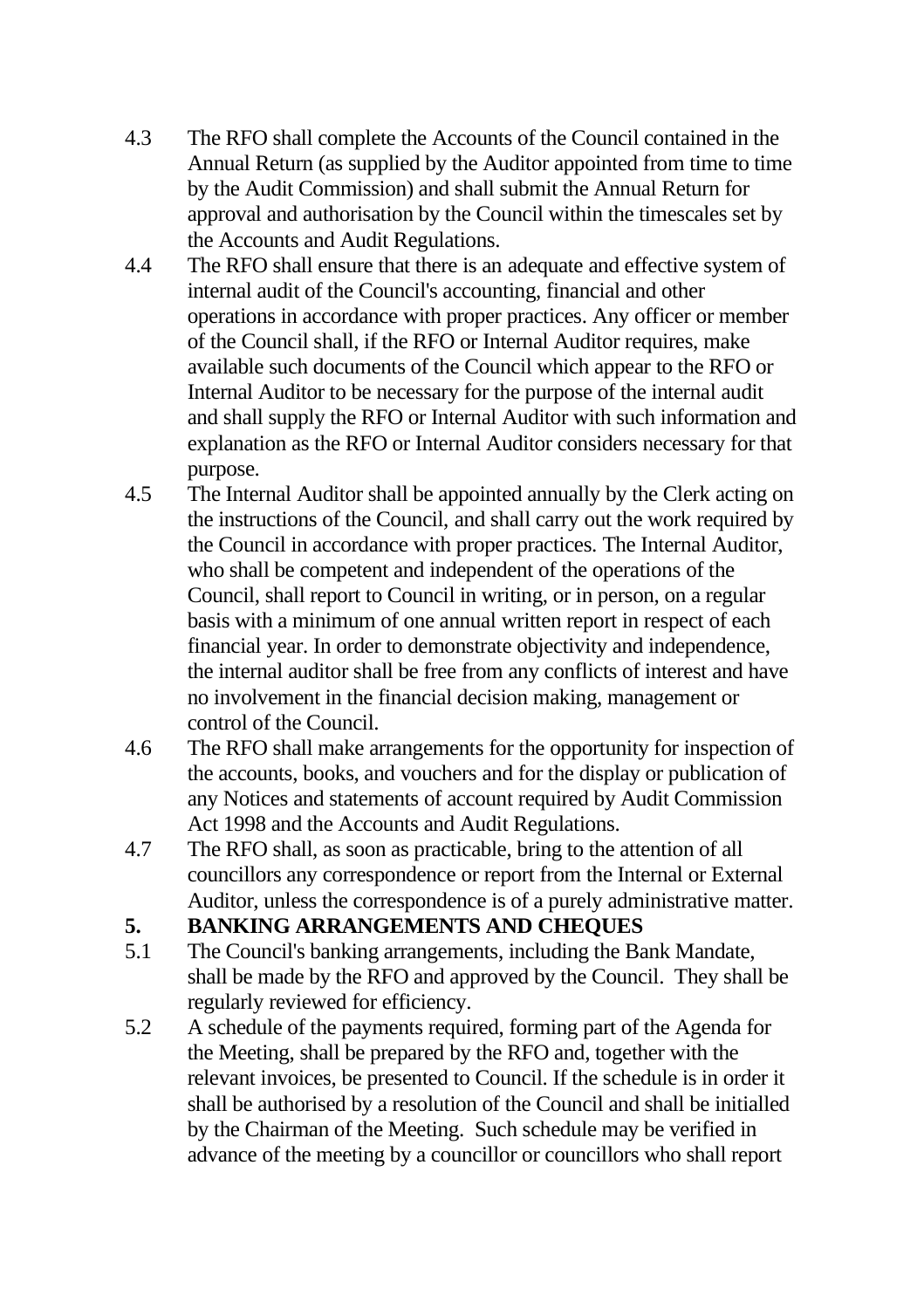to the meeting. The detail will be shown in the Minutes of the Meeting that are published on the Council noticeboard on The Pavilion, and on the village's website.

- 5.3 Cheques drawn on the bank account in accordance with the schedule referred to in paragraph 5.2 or in accordance with paragraph 6.4, shall be signed by two members of Council. These should be four authorised councillors only one of whom should be the Chairman, or Deputy Chairman.
- 5.4 To indicate agreement of the details shown on the cheque or order for payment with the counterfoil and the invoice or similar documentation, the signatories shall each also initial the cheque counterfoil.

#### **6 PAYMENT OF ACCOUNTS**

- 6.1 All payments shall be effected by cheque.
- 6.2 All invoices for payment shall be examined, verified and certified by the Clerk. The Clerk shall satisfy him/herself with the assistance of Councillors as appropriate that the work, goods or services to which the invoice relates shall have been received, carried out, examined and approved.
- 6.3 The RFO shall examine invoices in relation to arithmetic accuracy and shall analyse them to the appropriate expenditure heading. The RFO with the help of the Assistant to the Clerk and Clerk shall take all steps to settle all invoices submitted at the next available Council Meeting.
- 6.4 If a payment is necessary to avoid a charge to interest under the Late Payment of Commercial Debts (Interest) Act 1998, and the due date for payment is before the next scheduled Meeting of Council, where the Clerk and RFO certify that there is no dispute or other reason to delay payment, the Clerk may (notwithstanding para 6.3) take all steps necessary to settle such invoices provided that they notify the Chairman and Deputy Chairman and an appropriate list of such payments shall be submitted to the next appropriate Meeting of Council.
- 6.5 The Council will not maintain any form of cash float. All cash received must be banked intact. Any payments made in cash by the Clerk, RFO or Assistant to the Clerk (for example for postage or minor stationery items) shall be refunded on a regular basis, at least quarterly.
- 6.6 Payments of electricity and telephone bills may be made by the RFO in advance of Parish Council meetings subject to the electricity bill being checked against the meter reading; two authorised Councillors signing the cheques; and payments being reported to the next meeting of the Council.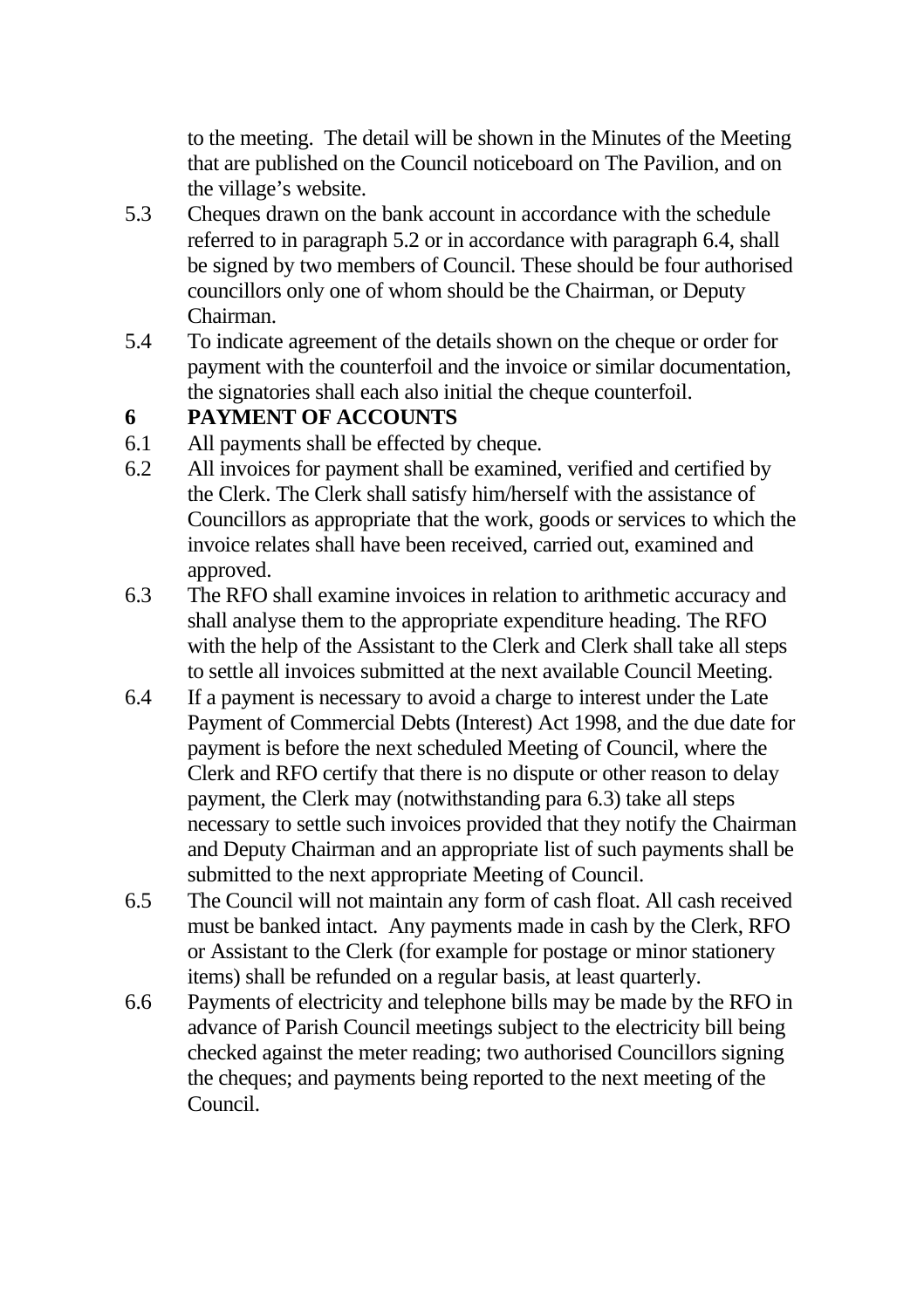# **7 PAYMENT OF SALARIES**

- 7.1 As an employer, the Council shall make arrangements to meet fully the statutory requirements placed on all employers by PAYE and National Insurance legislation. The payment of all salaries shall be made in accordance with payroll records and the rules of PAYE and National Insurance currently operating, and salaries shall be as agreed by Council.
- 7.2 Payment of salaries and payment of deductions from salary such as may be made for tax, national insurance and pension contributions, may be made in accordance with the payroll records and on the appropriate dates stipulated in employment contracts, provided that each payment is reported to and ratified by the next available Council Meeting.

### **8 LOANS AND INVESTMENTS**

- 8.1 The Council shall consider the need for loans, and an Investment Policy which, if drawn up, shall be in accordance with relevant regulations, proper practices and guidance. Any Policy shall be reviewed at least annually.
- 8.2 All loans and investments shall be negotiated in the name of the Council and shall be for a set period in accordance with Council policy.
- 8.3 All investments of money under the control of the Council shall be in the name of the Council.
- 8.4 All borrowings shall be effected in the name of the Council, after obtaining any necessary borrowing approval. Any application for borrowing approval shall be approved by Council as to terms and purpose. The terms and conditions of borrowings shall be reviewed at least annually.
- 8.5 All investment certificates and other documents relating thereto shall be retained in the custody of the RFO.

# **9 INCOME**

- 9.1 The collection of all sums due to the Council shall be the responsibility of and under the supervision of the RFO.
- 9.2 Particulars of all charges to be made for work done, services rendered or goods supplied shall be agreed annually by the Council, notified to the RFO and the RFO shall be responsible for the collection of all accounts due to the Council.
- 9.3 The Council will review all fees and charges annually, following a report by the Chairman of the Sports & Recreation Committee.
- 9.4 Any sums found to be irrecoverable and any bad debts shall be reported to the Council and shall be written off in the year.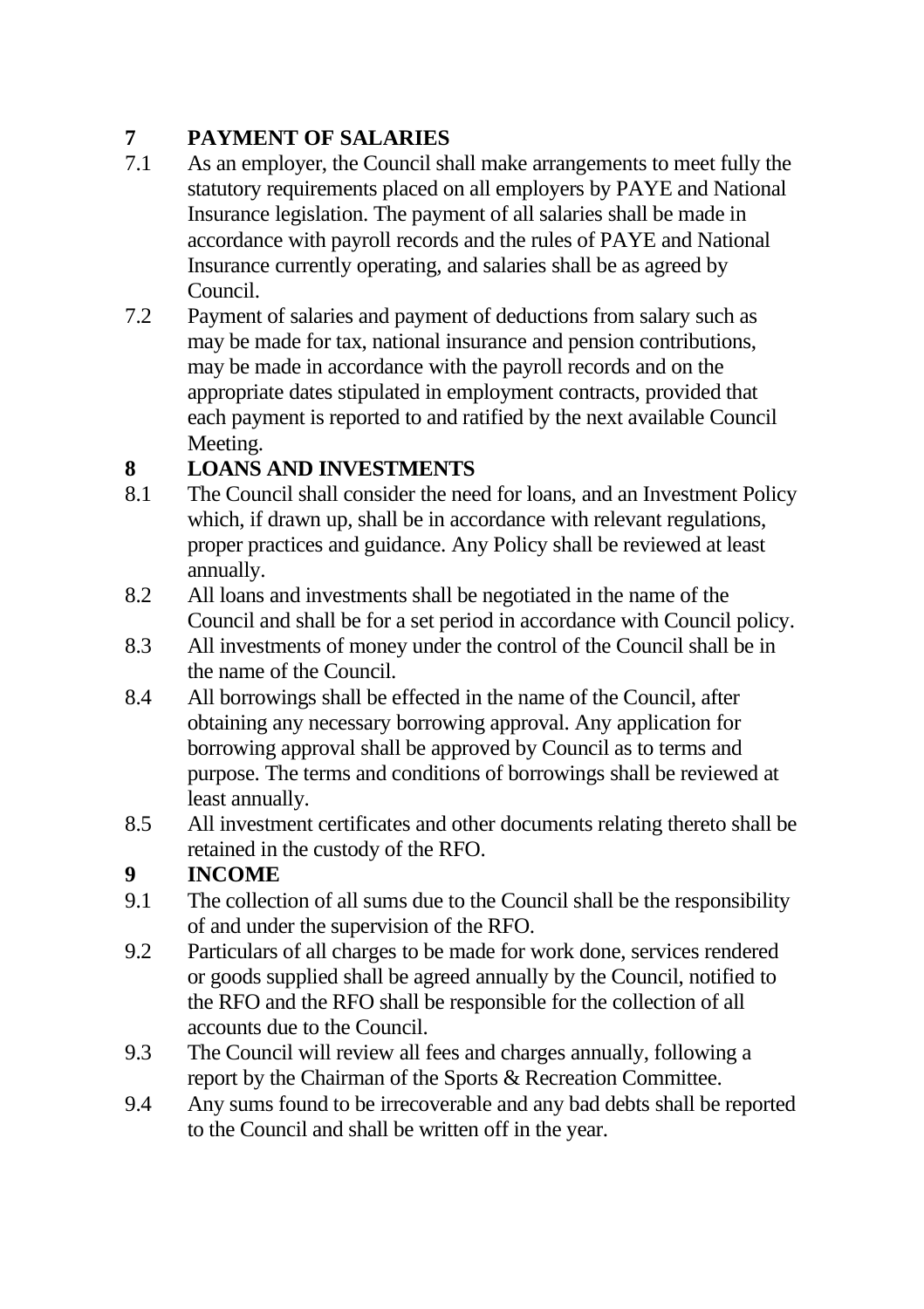- 9.5 All sums received on behalf of the Council shall be banked intact as directed by the RFO. In all cases, all receipts shall be deposited with the Council's bankers with such frequency as the RFO considers necessary but no later than one week after receipt.
- 9.6 The origin of each receipt shall be entered on the paying-in slip.
- 9.7 Personal cheques shall not be cashed out of money held on behalf of the Council. Personal cheques shall only be accepted for payment of bills due to the Council if supported by a Bankers Guarantee Card.
- 9.8 The RFO shall promptly complete any VAT Return that is required. Any repayment claim due in accordance with VAT Act 1994 section 33 shall be made at least annually coinciding with the financial year end.
- 9.9 Where sums of cash above £20 are received by the Council, the RFO, or Clerk, or the Assistant to the Clerk shall ensure more than one person is present when the cash is counted and recorded as received; and that appropriate care is taken in the security and safety of individuals banking such cash.

## **10 ORDERS FOR WORK, GOODS AND SERVICES**

- 10.1 An official order or letter shall be issued on the authority of the Clerk for all work, goods and services unless a formal contract is to be prepared or an official order would be inappropriate. Copies of orders shall be retained in an Order Book.
- 10.2 Order books shall be controlled by the RFO.
- 10.3 All members and Officers are responsible for obtaining value for money at all times. Committees should as far as possible advise the Clerk on the specification of the works it has approved, or recommended including requirements for copies of test certificates, references etc. An officer issuing an official order shall ensure as far as reasonable and practicable that the best available terms are obtained in respect of each transaction, usually by obtaining three or more quotations or estimates from appropriate suppliers, subject to any de minimis provisions in Regulation 11 (I) below.
- 10.4 The Clerk shall advise on statutory powers available to proceed with any new works or purchases and shall ensure these are recorded in the Minutes of the appropriate Meeting.

### **11 CONTRACTS**

11.1 Procedures as to contracts are laid down as follows: (a) Every contract shall comply with these financial regulations, and no exceptions shall be made otherwise than in an emergency provided that these regulations shall not apply to contracts which relate to items (i) to (vi) below: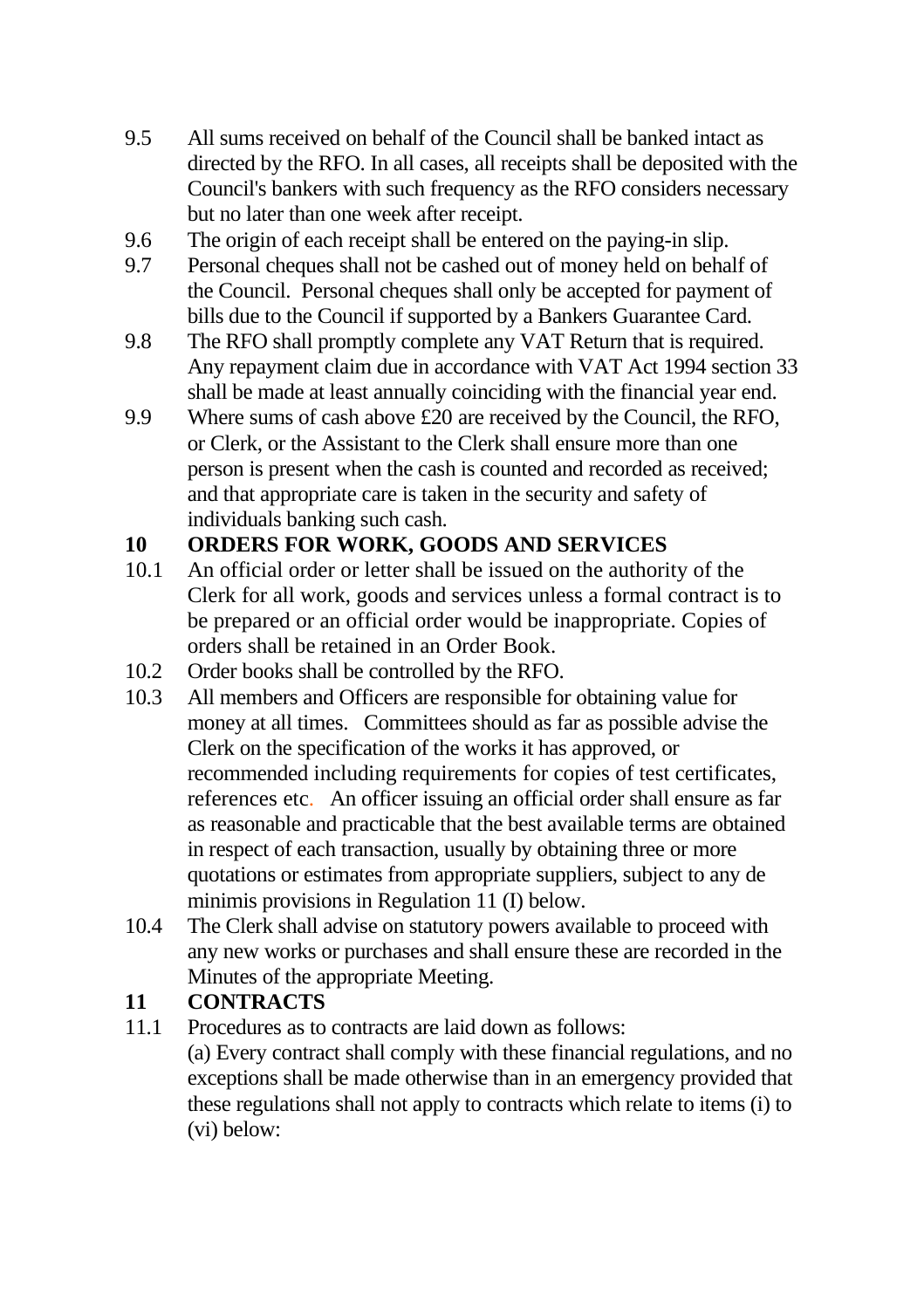(i) for the supply of gas, electricity, water, sewerage and telephone services;

(ii) for specialist services such as are provided by solicitors, accountants, surveyors and planning consultants;

(iii) for work to be executed or goods or materials to be supplied which consist of repairs to or parts for existing machinery or equipment or plant;

(iv)for work to be executed or goods or materials to be supplied which constitute an extension of an existing contract by the Council; (v) for additional audit work of the External Auditor up to an estimated value of £250 (in excess of this sum the Clerk and RFO shall act after consultation with the Chairman and Vice Chairman of Council);

(vi)for goods or materials proposed to be purchased which are proprietary articles and/or are only sold at a fixed price.

(b) Where it is intended to enter into a major contract exceeding £50,000 in value for the supply of goods or materials or for the execution of works or specialist services other than such goods, materials, works or specialist services as are excepted as set out in paragraph (a) the Clerk shall invite tenders from at least three firms to be taken from the appropriate approved list.

(c) When applications are made to waive financial regulations relating to contracts to enable a price to be negotiated without competition the reason shall be embodied in a recommendation to the Council.

(d) Such invitation to tender shall state the general nature of the intended contract and the Clerk shall obtain the necessary technical assistance to prepare a specification in appropriate cases. The invitation shall in addition state that tenders must be addressed to the Clerk in the ordinary course of post. Each tendering firm shall be supplied with a specifically marked envelope in which the tender is to be sealed and remain sealed until the prescribed date for opening tenders for that contract.

(f) All sealed tenders shall be opened at the prescribed date and time by the Clerk in the presence of at least one member of Council.

(g) If fewer than three tenders are received for contracts above £10,000 or if all the tenders are identical the Council may make such arrangements as it thinks fit for procuring the goods or materials or executing the works.

(h) When it is proposed to enter into a contract less than £10,000 in value for the supply of goods or materials or for the execution of works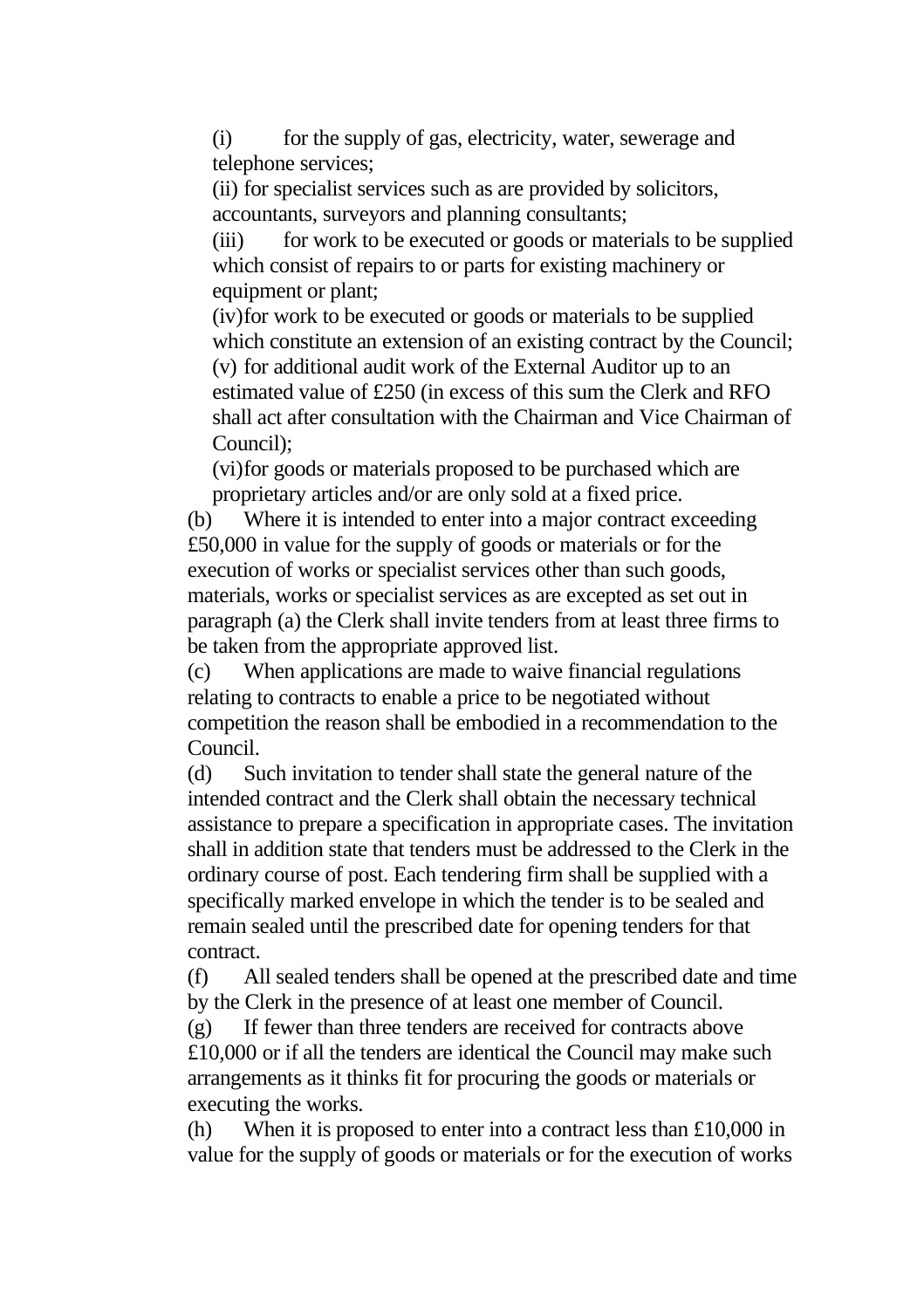or specialist services other than such goods, materials, works or specialist services the Clerk or RFO shall obtain 3 quotations (priced descriptions of the proposed supply); where the value is below £1000 and above £500 the Clerk or RFO shall strive to obtain 3 estimates. Otherwise, Regulation 10 (3) above shall apply.

(I) The Council shall not be obliged to accept the lowest or any tender, quote or estimate.

#### **12. PAYMENTS UNDER CONTRACTS FOR BUILDING OR OTHER CONSTRUCTION WORKS**

- 12.1 Payments on account of the contract sum shall be made within the time specified in the contract by the RFO upon authorised certificates of the architect or other consultants engaged to supervise the contract (subject to any percentage withholding as may be agreed in the particular contract).
- 12.2 Where contracts provide for payment by instalments the RFO shall maintain a record of all such payments. In any case where it is estimated that the total cost of work carried out under a contract, excluding agreed variations, will exceed the contract sum of 5% or more a report shall be submitted to the Council.
- 12.3 Any variation to a contract, or addition to or omission from a contract, must be approved by the Council and Clerk to the Contractor in writing, the Council being informed where the final cost is likely to exceed the financial provision.

### **13 STORES AND EQUIPMENT**

- 13.1 The officers in charge of stores and equipment of each section shall be responsible for their care and custody of stores and equipment in that section.
- 13.2 Stocks shall be kept at the minimum levels consistent with operational requirements, and re-orders identified in the quarter prior to use, prompted by a standard item on the Sports & Recreation Committee agenda, and notified to the Clerk to enable expenditure approval to be gained from the appropriate Committee.
- 13.3 Delivery Notes shall be obtained in respect of all goods received into store or otherwise delivered and goods must be checked as to order and quality at the time delivery is made.
- 13.4 The RFO shall be responsible for periodic checks of stocks and stores at least annually, and assisted in this duty by a Member of the Council.

### **14 ASSETS, PROPERTIES AND ESTATES**

14.1 The Clerk shall make appropriate arrangements for the custody of all title deeds of properties owned by the Council. The RFO shall ensure a record is maintained of all properties owned by the Council, recording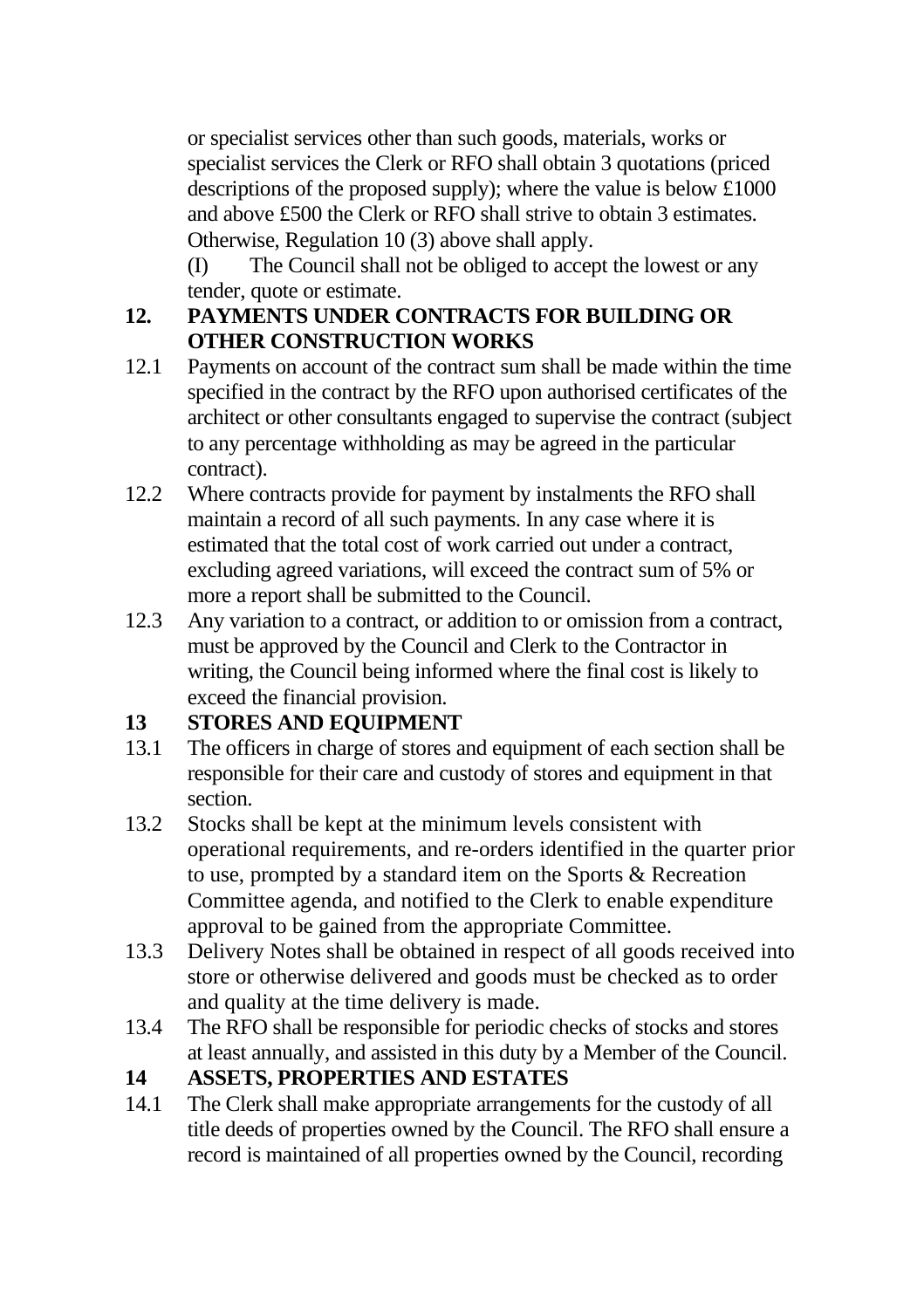the location, extent, plan, reference, purchase details, nature of the interest, tenancies granted, rents payable and purpose for which held in accordance with Accounts and Audit Regulations.

- 14.2 No property shall be sold, leased or otherwise disposed of without the authority of the Council, together with any other consents required by law, save where the estimated value of any one item of tangible movable property does not exceed £50.
- 14.3 The RFO shall ensure that an appropriate and accurate Register of Assets and Investments is kept up to date. The continued existence of tangible assets shown in the Register shall be verified at least annually, with the assistance of a Member of the Council.

#### **15 INSURANCE**

- 15.1 Following the annual risk assessment (per Financial Regulation 17), the Clerk in consultation with the RFO shall effect all insurances and negotiate all claims on the Council's insurers.
- 15.2 The Clerk shall give prompt notification to the RFO of all new risks, properties or vehicles which require to be insured and of any alterations affecting existing insurances.
- 15.3 The RFO shall keep a record of all insurances effected by the Council and the property and risks covered thereby and annually review these with the Clerk.
- 15.4 The RFO or Clerk shall be notified of any loss liability or damage or of any event likely to lead to a claim, and shall report these to Council at the next available meeting.
- 15.5 All appropriate employees of the Council shall be included in a suitable fidelity guarantee insurance which shall cover the maximum risk exposure as determined by the Council.

### **16 CHARITIES**

16.1 Where the Council is sole trustee of a Charitable body the Clerk and RFO shall ensure that separate accounts are kept of the funds held on charitable trusts and separate financial reports made in such form as shall be appropriate, in accordance with Charity Law and legislation, or as determined by the Charity Commission. The Clerk and RFO shall arrange for any Audit or Independent Examination as may be required by Charity Law or any Governing Document.

#### **17 RISK MANAGEMENT**

17.1 The Council is responsible for putting in place arrangements for the management of risk. The Clerk with the RFO shall prepare, for approval by the Council, an annual risk management policy statement in respect of all activities of the council. Risk and consequential risk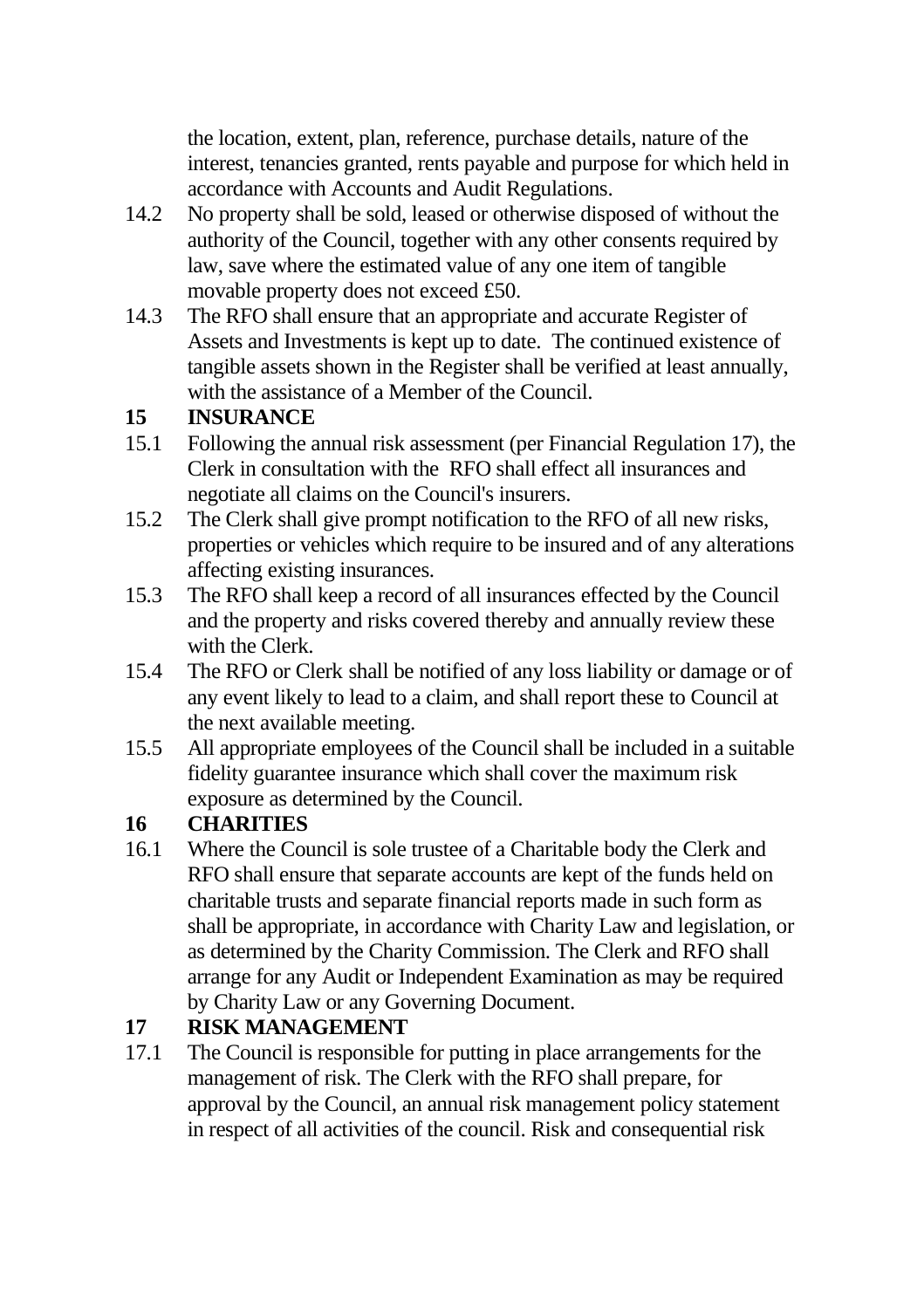management activity shall be taken forward by Committees as part of their business planning, and decision process.

17.2 When considering any new activity, Committees shall prepare a risk assessment including risk management proposals for consideration and adoption by the Council.

#### **18 REVISION OF FINANCIAL REGULATIONS**

18.1 It shall be the duty of the Council to review the Financial Regulations of the Council every twelve months at the beginning of the new financial year. The Clerk shall make arrangements to monitor changes in legislation or proper practices and shall advise the Council of any requirement for a consequential amendment to these Financial Regulations.

#### Notes:

The list referred to in paragraph 11.1 (b) shall be a list drawn up by the Clerk and approved by Council but shall be based on the list maintained by the District Council for such works.

#### **Supplementary regulations:**

- 1. X The Council's system of internal control shall cover: a. Appointment of Proper Officers and the Responsible Finance **Officer** 
	- b. Proper book-keeping and financial reporting arrangements

c. Financial Regulations including Standing Orders and payment controls

- d. Risk management arrangements
- e. Budgetary controls
- f. Income controls
- g. Payroll controls

h. Capital controls covering asset management, investments and borrowing

- i. Bank reconciliation
- j. Other areas identified from time to time in risk assessments.
- 1. Y In order to promote efficiency, economy and effectiveness, the Council may establish committees for Finance and/or Audit and/or Scrutiny under terms of reference specifying the objectives of the committee, its membership, limitation of scope and functions of the council which are to be delegated.
- 1.Z The accounting records determined by the RFO shall be sufficient to show the Council's transactions and to enable the RFO to ensure that any income and expenditure account, statement of balances or record of receipts and payments and additional information to be provided